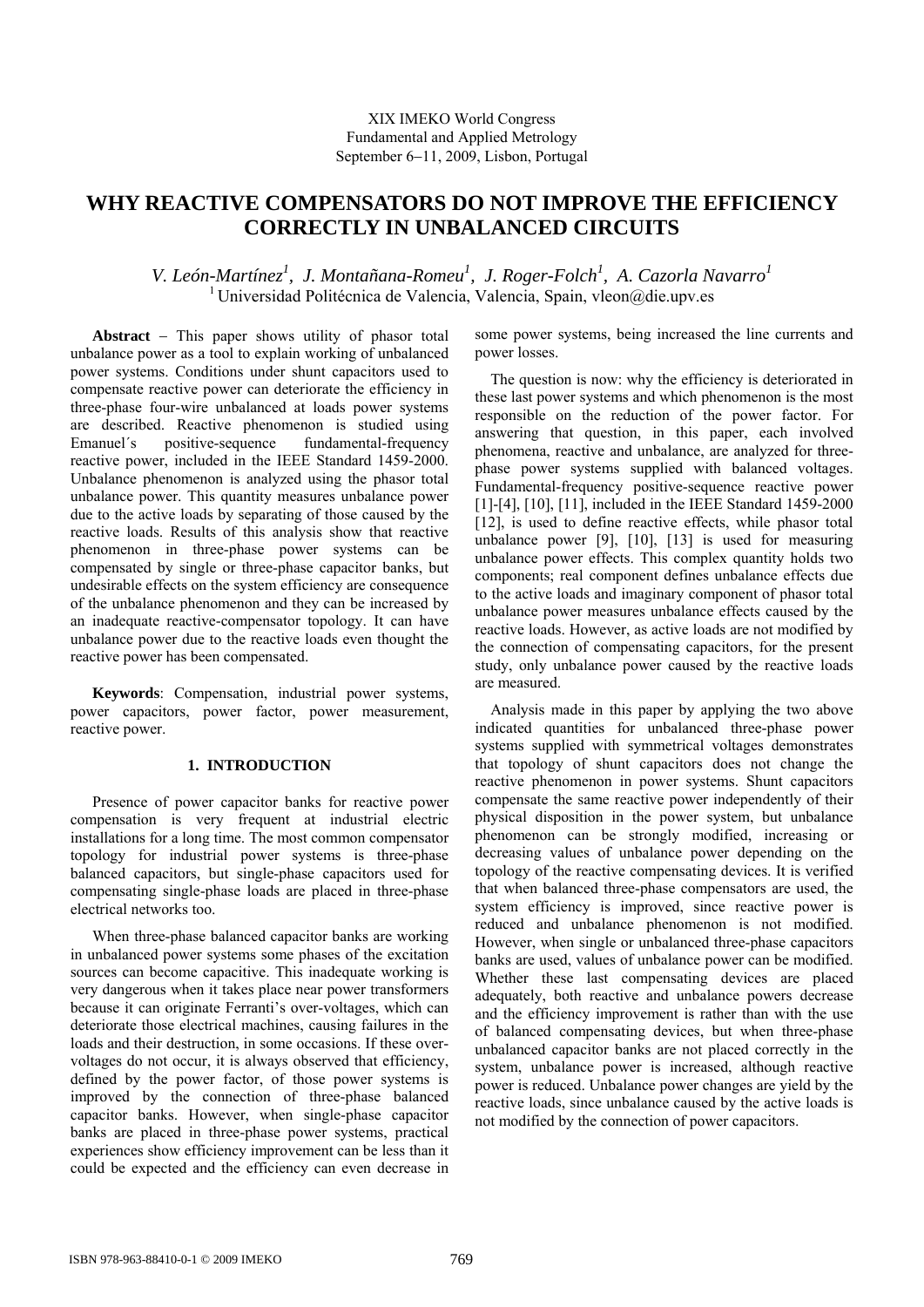#### **2. POWERS IN THREE-PHASE SINUSOIDAL BALANCED AT SUPPLIES POWER SYSTEMS.**

 Let us consider a three-phase four-wire sinusoidal unbalanced at loads power system with negligible neutral impedance and balanced supply voltages of positivesequence  $(\overline{V}_z = \overline{V}_{\perp z})$ , where subscript  $z = 1,2,3$  denotes the phases of the power system. Phase currents can be decomposed, by Fortescue [5], into positive  $(+)$ , negative  $(-)$ and zero (0) sequence components expressed in CMRS values:

$$
\overline{I}_z = \overline{I}_{+z} + \overline{I}_{-z} + \overline{I}_{0z} \tag{1}
$$

Also, these currents can be associated to three distinctive phenomena: active, reactive and unbalance currents.

Active currents  $(\bar{I}_{az})$  are the components of the positivesequence currents in phase with the positive-sequence voltages in each phase (z) of the power system:

$$
\overline{I}_{az} = \overline{I}_{a+z} = G_+ \cdot \overline{V}_{+z} \tag{2}
$$

being  $G_+ = P / 3V_+^2$  the positive conductance of the load. Active currents transfer active power  $(P)$  to the load:

$$
P = \sum_{z=1}^{3} V_{+z} \cdot I_{a+z} = 3V_{+} \cdot I_{a}
$$
 (3)

Reactive currents  $(\bar{I}_{r\bar{z}})$  are the components of positivesequence current which are phase-shift 90 degrees with respect to the positive-sequence voltages:

$$
\overline{I}_{rz} = \overline{I}_{r+z} = \overline{B}_+ \cdot \overline{V}_{+z} \tag{4}
$$

where  $\overline{B}_+ = Q / 3V_+^2$  is the positive susceptance of the load. Reactive current exists due to the phase-shift between positive-sequence voltages and currents. Reactive power (*Q*) defines effects of that phenomenon:

$$
Q = \sum_{z=1}^{3} V_{+z} \cdot I_{r+z} = 3V_{+} \cdot I_{r}
$$
 (5)

Active and reactive powers expressed by (3) and (5), respectively, are Emanuel's fundamental-frequency positive-sequence active and reactive powers [2] included in the IEEE Standard 1459-2000 [12].

Unbalance currents  $(\bar{I}_{uz})$ 

$$
\bar{I}_{uz} = \bar{I}_z - \bar{I}_{az} - \bar{I}_{rz} = \bar{I}_{-z} + \bar{I}_{0z}
$$
 (6)

are caused by the unbalances at loads; they are negative and zero sequence currents. Unbalance currents transfer unbalance power:

$$
A_U = 3V_+ \sqrt{I_-^2 + I_0^2} \tag{7}
$$

Unbalance power obtained with the above expression gives up the same values which those resulting of Czarnecki's unbalanced power [6]-[8] for balanced voltage conditions:

$$
S_U = \sqrt{3V_+^2 \cdot (I_{u1}^2 + I_{u2}^2 + I_{u3}^2)}
$$
 (8)

In this paper, unbalance power expressed by (7) or (8) will be used since we want to study reactive and unbalance phenomena caused by the loads.

However, unbalance power  $(A_U)$  is not a conservative quantity and hence total unbalance power of several loads is not generally the arithmetic sum of their unbalance powers. Also, unbalance power give up a little information about the unbalance phenomenon, since this quantity only indicates the magnitude of the unbalance phenomenon effects. All these objections of the unbalance power for studying the unbalance phenomenon can be avoided by using the phasor total unbalance power [9]. This quantity is expressed in the following section.



Fig. 1. Total phasor unbalance power and their components.

#### **3. PHASOR TOTAL UNBALANCE POWER.**

Phasor total unbalance power  $(\overline{A}_{U})$  is a complex quantity whose module is the unbalance power  $(A_U)$ expressed by (7) and so it measures the unbalance effects caused by the load. This quantity has two components  $(\overline{A}_{U_p}, \overline{A}_{U_q})$  defined on two orthogonal axis characterized by the unitary phasors  $\overline{p} = e^{j\theta}$ ,  $\overline{q} = e^{j90}$  (Fig. 1).

$$
\overline{A}_U = A_U \big|_{\alpha} = \overline{A}_{Up} + \overline{A}_{Uq} \tag{9}
$$

Component  $\overline{A}_{U_p}$  of phasor total unbalance power measures

the unbalance phenomenon caused by the active loads. Expression of this component in function of the active powers of each load phase  $(P_1, P_2, P_3)$  is the following, such as it was demonstrated in [9]:

$$
\overline{A}_{Up} = \left| \overline{A}_{up} \right| \cdot \overline{p} = \left| \sqrt{2} \left( P_1 + a^2 P_2 + a P_3 \right) \right| \cdot \overline{p} \qquad (10)
$$

where  $a = e^{j120^\circ}$  and between bars is expressed the module of a complex quantity

$$
\overline{A}_{up} = A_{up} e^{j\alpha_p} = \sqrt{2} (P_1 + a^2 P_2 + a P_3)
$$
 (11)

whose angle  $\alpha_p$  indicates the phase or phases most unbalanced of the active loads.

Component  $\overline{A}_{Uq}$  of phasor total unbalance power measures the unbalance phenomenon yield by the reactive loads. Its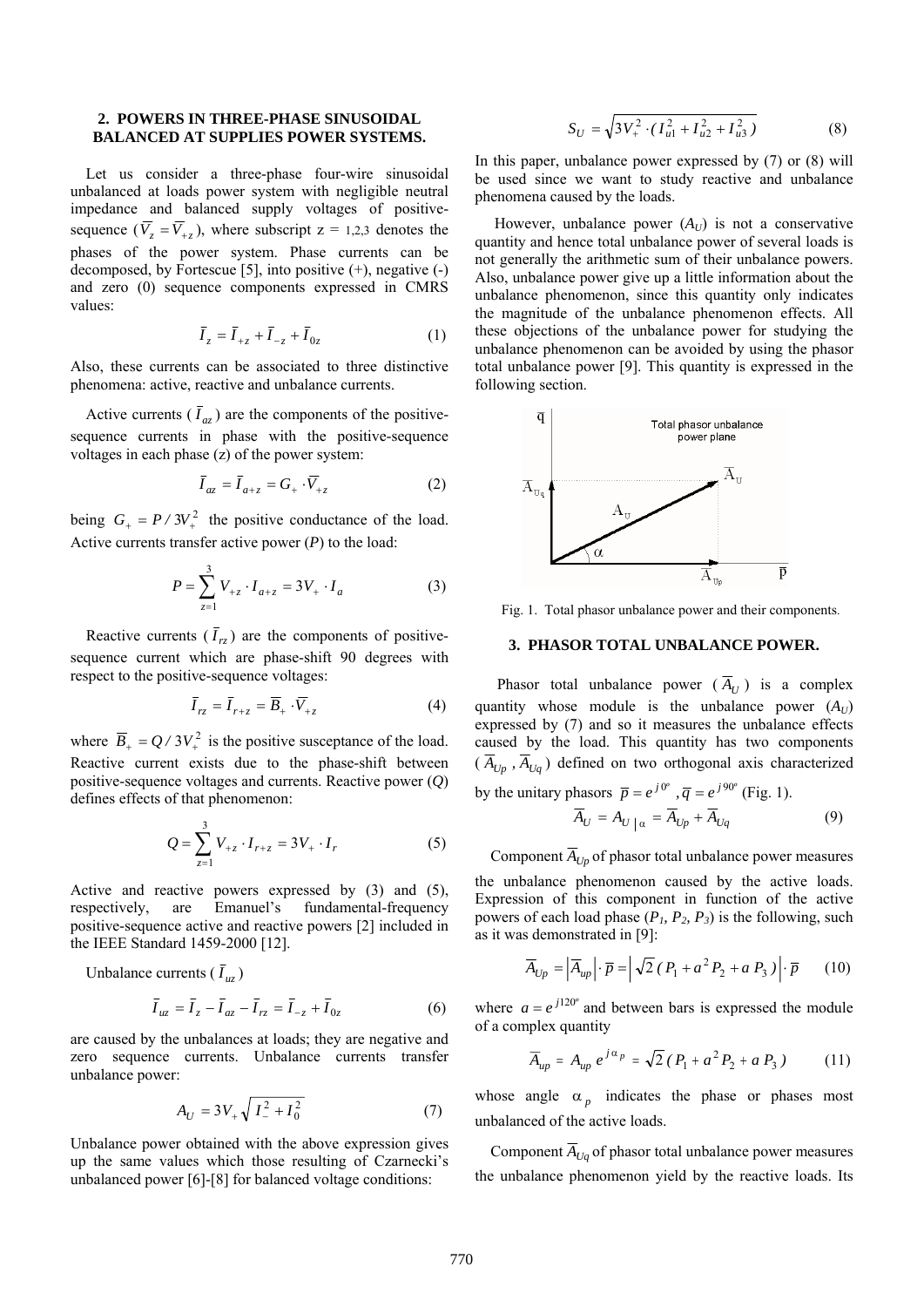expression in function of the complex reactive powers of each phase of the load ( $\overline{Q}_1$ ,  $\overline{Q}_2$ ,  $\overline{Q}_3$ ) is, such as it was seen in [9]:

$$
\overline{A}_{Uq} = \left| \overline{A}_{uq} \right| \cdot \overline{q} = \sqrt{2} \left| \overline{Q}_1 + a^2 \overline{Q}_2 + a \overline{Q}_3 \right| \cdot \overline{q} \tag{12}
$$

where

$$
\overline{A}_{uq} = A_{uq} e^{j\alpha_q} = \sqrt{2} \cdot (\overline{Q}_1 + a^2 \overline{Q}_2 + a \overline{Q}_3)
$$
 (13)

is a complex quantity whose angle ( $\alpha_q$ ) indicates the phase or phases most unbalanced of the reactive loads.

 General expression of phasor total unbalance power is, in function of the active  $(P_z)$  and complex reactive  $(Q_z)$ powers of the system phases  $(z = 1,2,3)$ :

$$
\overline{A}_U = \sqrt{2} \left( \overline{p} \cdot \left| P_1 + a^2 P_2 + a P_3 \right| \pm \overline{q} \cdot \left| \overline{Q}_1 + a^2 \overline{Q}_2 + a \overline{Q}_3 \right| \right) (14)
$$

being the positive sign for inductive loads and the negative sign for capacitive loads.

 Phasor total unbalance power can be also expressed in function of the conductances  $(G<sub>z</sub>)$  and conjugate susceptances ( $\overline{B}_z^*$ ) of the load phases:

$$
\overline{A}_U = \sqrt{2} V^2 (\overline{p} \cdot \left| G_1 + a^2 G_2 + a G_3 \right| \pm \overline{q} \cdot \left| \overline{B}_1^* + a^2 \overline{B}_2^* + a \overline{B}_3^* \right|)
$$
\n(15)

where the signs  $(+,-)$  have the signification indicates above and Re and Im are the real and imaginary parts of the complex power of each load phase.

 All the above expressions of phasor total unbalance power are based on the consideration of active and reactive powers delivery in each phase of the power system is 120º shifted with respect to the active and reactive powers in the other two system phases in the own space of the unbalance phenomenon. In our opinion, these expressions can be also applied to three-phase sinusoidal or non-sinusoidal power systems with balanced voltages and with both sources and loads in star or delta connections.

 Phasor total unbalance power has the following properties:

- Phasor total unbalance power  $(\overline{A}_U)$  is zero when the loads are balanced.
- Phasor total unbalance power ( $\overline{A}_{U}$ ) of a threephase power system is the complex sum of the phasor total unbalance power of each of their loads or integrating parts.

#### **4. REACTIVE COMPENSATED POWER SYSTEMS.**

Reactive and unbalance phenomena are analyzed in this section for sinusoidal three-phase unbalanced at loads power systems compensated with power capacitors with different topologies. SIMPELEC evaluation software [13], [14] based on LabVIEW is used for this study.

 Let us consider the sinusoidal, three-phase unbalanced at loads circuit, showed in Fig. 2, supplied with 230 V line to neutral, sinusoidal, symmetrical, positive-sequence RMS-

voltages, with the following power consumptions in each phase:  $P_1 = 10.58 \text{ kW}$ ;  $P_2 = 26.45 \text{ kW}$ ;  $Q_3 = 13.225 \text{ kVAr}$ .



Fig. 2. Three-phase, sinusoidal, unbalanced at loads circuit.

Phase voltages have the following values:

$$
\overline{E}_1 = 230 \cdot e^{j0^{\circ}} \quad \overline{E}_2 = 230 \cdot e^{-j120^{\circ}} \quad \overline{E}_3 = 230 \cdot e^{j120^{\circ}} \quad (16)
$$

And the line currents are:

$$
\bar{I}_1 = 46 \cdot e^{j0^{\circ}} \quad \bar{I}_2 = 115 \cdot e^{-j120^{\circ}} \quad \bar{I}_3 = 57.5 \cdot e^{j30^{\circ}} \tag{17}
$$

Symmetrical components of those currents are, by Fortescue  $[5]$ :

$$
\overline{I}_{+} = \frac{1}{3}(\overline{I}_{1} + a\overline{I}_{2} + a^{2}\overline{I}_{3}) = 56.97 \cdot e^{-j19.63^{o}} \n\overline{I}_{-} = \frac{1}{3}(\overline{I}_{1} + a^{2}\overline{I}_{2} + a\overline{I}_{3}) = 47.38 \cdot e^{-j244.5^{o}} \n\overline{I}_{0} = \frac{1}{3}(\overline{I}_{1} + \overline{I}_{2} + \overline{I}_{3}) = 26.84 \cdot e^{-j61.2^{o}}
$$
\n(18)

Positive-sequence currents hold two components: active and reactive. Active currents of the three-phase system are, from (18):

$$
\overline{I}_{a1} = 53.59 \cdot e^{j0^o} \quad \overline{I}_{a2} = 53.59 \cdot e^{-j120^o} \quad \overline{I}_{a3} = 53.59 \cdot e^{j120^o}
$$
\n(19)

Reactive currents of the three-phase system are, from (18):

$$
\overline{I}_{r1} = 19.09 \cdot e^{-j90^{\circ}} \quad \overline{I}_{r2} = 19.09 \cdot e^{-j210^{\circ}} \quad \overline{I}_{r3} = 19.09 \cdot e^{j30^{\circ}}
$$
\n(20)

and the unbalance currents, by (6):

$$
\overline{I}_{u1} = \overline{I}_1 - \overline{I}_{a1} - \overline{I}_{r1} = 20.7 \cdot e^{-j111.61^{\circ}}
$$
\n
$$
\overline{I}_{u2} = \overline{I}_2 - \overline{I}_{a2} - \overline{I}_{r2} = 64.26 \cdot e^{-j102.6^{\circ}}
$$
\n
$$
\overline{I}_{u3} = \overline{I}_3 - \overline{I}_{a3} - \overline{I}_{r3} = 65.94 \cdot e^{-j24.65^{\circ}}
$$
\n(21)

 Active and reactive powers obtained with (3) and (5), respectively, are:

$$
P = 37.03 \, kW \qquad Q = 13.225 \, kVAr \tag{22}
$$

(the same values are obtained by Boucherot) and the unbalance power, by (7) or (8):

$$
S_U = A_U = 37.56 \, kV A a \tag{23}
$$

This quantity expresses the magnitude of the unbalance effects, but it does not inform about how this unbalance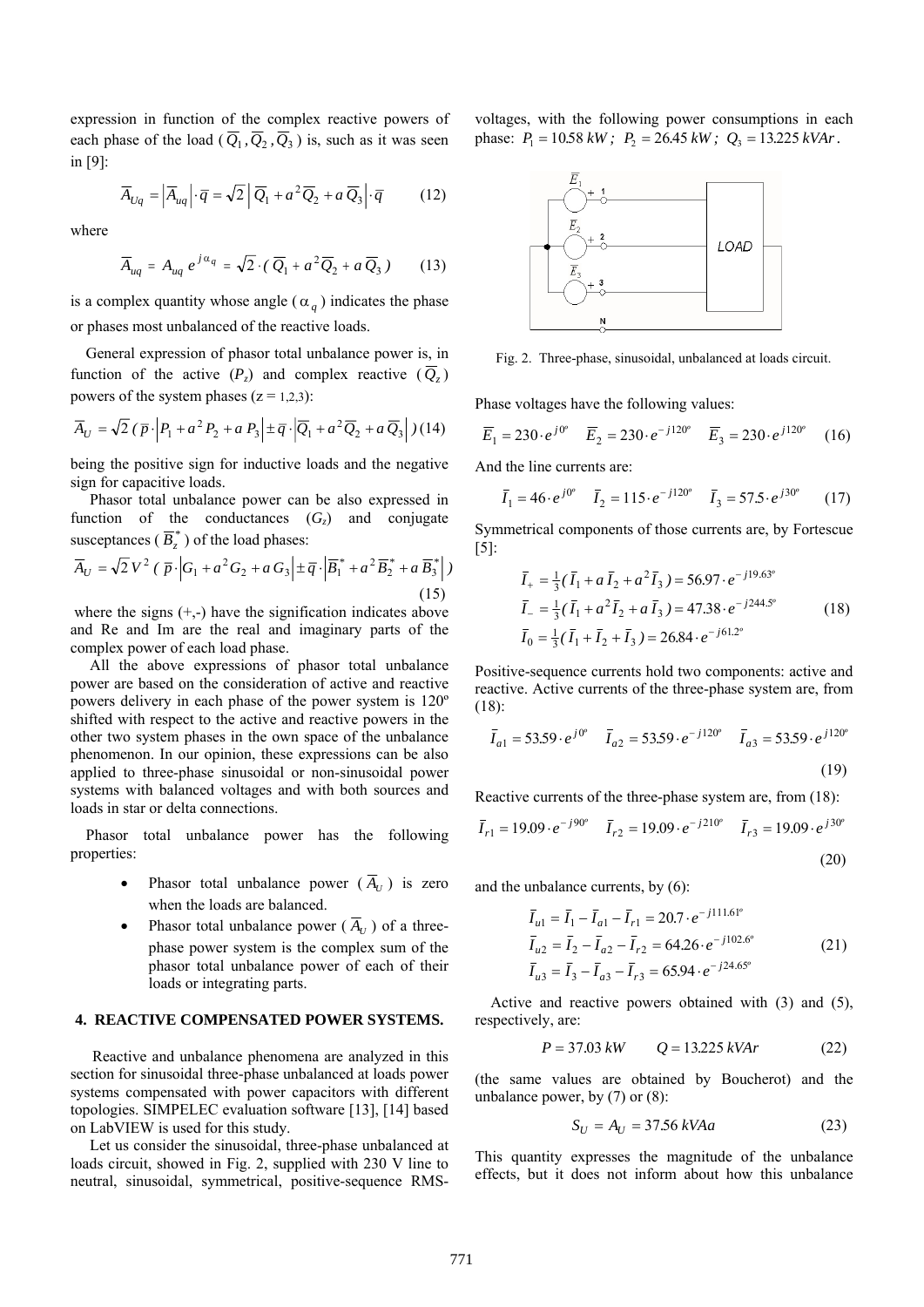occurs, since there are unbalances caused by the active and reactive loads in the circuit of Fig. 2 whose effects are not expressed by (23). It is necessary to use phasor total unbalance power for obtaining more information about the unbalance phenomenon. Phasor total unbalance power is:

$$
\overline{A}_{Uload} = 37.56 \cdot e^{j29.84^{\circ}} = 23.58 \, \overline{p} + 18.69 \, \overline{q} \quad kV A a \tag{24}
$$

Figure 3, obtained from SIMPELEC simulation software [14], shows phasor unbalance power and their components. Unbalance caused by the active loads is represented by the red-line and unbalance due to the reactive loads is showed by the blue-line in Fig. 3a.  $\overline{A}_{up}$  and  $\overline{A}_{uq}$  components of phasor unbalance power, obtained from (11) and (13), respectively, are represented by these lines:

$$
\overline{A}_{up} = 23.58 \cdot e^{-j96.59^{\circ}} \ kV A a \quad \overline{A}_{uq} = 18.69 \cdot e^{j120^{\circ}} \ kV A a \ (25)
$$

 It is appreciated from that figure unbalance caused by the active loads is greater than the unbalance due to the reactive loads (this one can be also appreciated in Fig 3b), since red line is bigger than blue line. Fig. 3a also shows phase 2 of the load is the main responsible of unbalance due to the active loads ( $\alpha_p$  = -96.59°), while unbalance caused by the reactive loads is only yield by phase 3 ( $\alpha_q = 120^\circ$ ). Fig. 3b shows angle of phasor total unbalance power, which indicates importance of active and reactive loads in the unbalance phenomenon. When red-line is on 0º, unbalance is caused by the active loads. When red-line is on 90º, unbalance is due to the reactive loads. In the present application example, angle of phasor total unbalance power is 29.84º, how it can be appreciated in (24), and thus unbalance effects caused by the active loads are greater than those due to the reactive loads.



Fig. 3. Phasor total unbalance power: a) active and reactive components importance in the phases, b) angle of phasor total.

Two reactive compensators can be used for efficiency improvement in the circuit of Fig. 2: three- and single-phase capacitor banks.

#### *4.1. Three-phase balanced capacitor bank.*

This is the most traditionally used compensator in industrial utilities. Figure 4 shows the unbalanced at loads circuit of the Fig.2 compensated by a three-phase balanced star-connected power capacitor. Total compensation is obtained when capacitor bank power is equal to the reactive power of the load ( $Q_c = 13.225 \, kVAr$ ,  $C = 265.25 \, \mu F$ ).



Fig. 4. Unbalanced at loads circuit compensated by thee-phase balanced capacitor bank.

Line currents supplied by the generator after compensating are the following:

$$
\overline{I}'_1 = 49.82 \cdot e^{j22.61^\circ} (A) \quad \overline{I}'_2 = 116.59 \cdot e^{-j110.64^\circ} (A)
$$
\n
$$
\overline{I}'_3 = 38.34 \cdot e^{j30^\circ} (A)
$$
\n(26)

Those line currents are unbalanced. Positive-sequence currents in the circuit of Fig. 4 only have active component:

$$
\bar{I}'_{+} = \frac{1}{3}(\bar{I}'_{1} + a\bar{I}'_{2} + a^{2}\bar{I}'_{3}) = 53.59 \cdot e^{j0^{o}} = \bar{I}'_{a}
$$
 (27)

Active currents are not modified by the connection of the capacitor bank, but now generator does not supply reactive currents, since they have been fully compensated.

Unbalance currents:

$$
\overline{I}'_{u1} = \overline{I}'_1 - \overline{I}'_{+1} = 20.7 \cdot e^{-j111,61^{\circ}}
$$
\n
$$
\overline{I}'_{u2} = \overline{I}'_2 - \overline{I}'_{+2} = 64.26 \cdot e^{-j102,6^{\circ}}
$$
\n
$$
\overline{I}'_{u3} = \overline{I}'_3 - \overline{I}'_{+3} = 65.94 \cdot e^{-j24,65^{\circ}}
$$
\n(28)

are not modified by the connection of the capacitor bank. Active power supplied by the generator is the same in both circuits compensated and non-compensated, but reactive power supplied by the generator is zero after compensation:

$$
P' = 37.03 \, kW \qquad Q' = 0 \tag{29}
$$

and the phasor total unbalance power can be obtained adding the phasor total unbalance power of the compensator, obtained by (15), and the phasor total unbalance power of the load, expressed by (24), where the negative sign is due to the capacitive character of the compensator:

$$
\overline{A}'_U = \overline{A}_{Ucompensator} + \overline{A}_{U load} =
$$
\n
$$
= -\sqrt{2} \cdot 230^2 \cdot \left( \left| \frac{\overline{Q}_c}{3} + \frac{\overline{Q}_c}{3} a^2 + \frac{\overline{Q}_c}{3} a \right| \right) \overline{q} + \overline{A}_{U load} = (30)
$$
\n
$$
= \overline{A}_{U load} = 37.56 \cdot e^{j29,84^\circ} \left( kVAa \right)
$$

 It is observed active and unbalance phenomena are not modified by the connection of a balanced capacitor bank, since this is a reactive balanced load, thus value of phasor total unbalance power is not changed and its representation is the same showed in Fig. 3. However, delivery of reactive power and currents from the sources has been eliminated and the efficiency has been improved.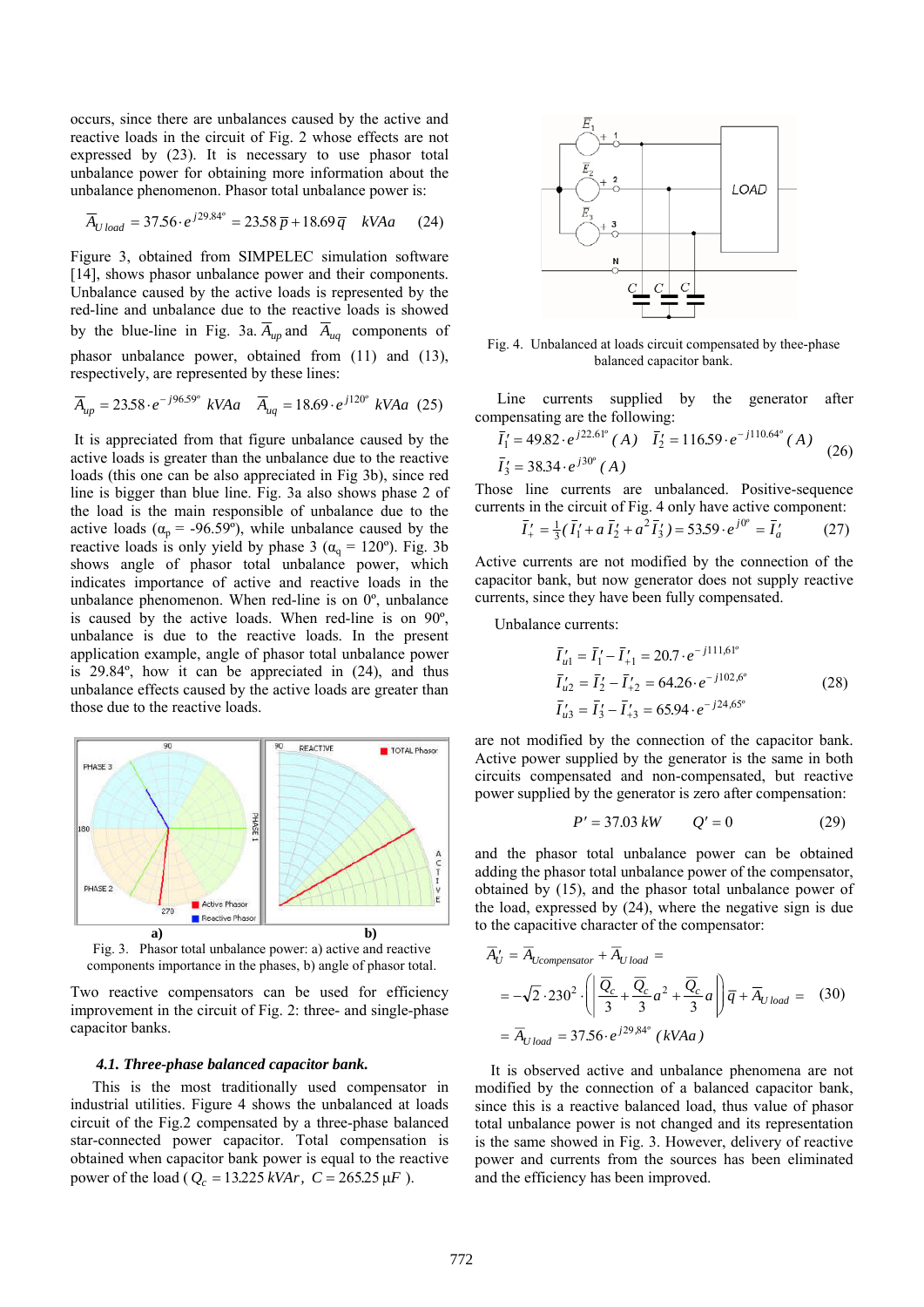#### *4.2. Single- phase capacitor bank.*

 This procedure of compensation is very usual when there are single-phase reactive loads connected to three-phase networks. Figure 5 shows one capacitor  $(C_s)$  to compensate reactive power in the unbalance circuit of Fig. 2, but this is not placed in the same phase where the reactive load is. Power and capacity of that capacitor for total reactive compensation are:  $Q_c = 13.225 \, kVAr$ ,  $C_s = 795.75 \, \mu F$ .



Fig. 5. Unbalanced at loads, compensated by single-phase capacitor bank circuit.

Line currents supplied by the generator are now:

$$
\overline{I}_{1}^{"}=46 \cdot e^{j0^{o}}(A) \quad \overline{I}_{2}^{"}=128.57 \cdot e^{-j95,44^{o}}(A)
$$
\n
$$
\overline{I}_{3}^{"}=57.5 \cdot e^{j30^{o}}(A)
$$
\n(31)

Positive-sequence component of those line currents are:

$$
\bar{I}''_{+} = \frac{1}{3}(\bar{I}''_{1} + a\bar{I}''_{2} + a^{2}\bar{I}''_{3}) = 53.59 \cdot e^{j0^{o}} = \bar{I}''_{a}
$$
 (32)

There is no reactive current. And unbalance currents have changed:

$$
\overline{I}_{u1}^{"} = \overline{I}_{1}^{"} - \overline{I}_{11}^{"} = 7.59 \cdot e^{-j180^{\circ}} (A)
$$
\n
$$
\overline{I}_{u2}^{"} = \overline{I}_{2}^{"} - \overline{I}_{12}^{"} = 82.8 \cdot e^{-j79.85^{\circ}} (A)
$$
\n
$$
\overline{I}_{u3}^{"} = \overline{I}_{3}^{"} - \overline{I}_{13}^{"} = 55.59 \cdot e^{-j133^{\circ}} (A)
$$
\n(33)

Active and reactive powers are, from (3) and (5):

$$
P'' = 37.03 \, kW \qquad Q'' = 0 \tag{34}
$$

Total phasor unbalance power is obtained by the complex sum of phasor unbalance powers of the capacitor and load and the negative sign is due to the capacitive reactive power of the capacitor:

$$
\overline{A}_{U}^{"'} = \overline{A}_{Ucapacitor} + \overline{A}_{U \text{ load}} =
$$
\n
$$
= -\sqrt{2} \cdot 230^{2} \cdot \left( \left| \overline{Q}_{c} \cdot a^{2} \right| \right) \overline{q} + \overline{A}_{U \text{ load}} = 45.97 \cdot e^{j44.8^{\circ}} \left( kVAa \right)
$$
\n(35)

 It is observed reactive power and currents supplied by the generator are eliminated in spite of the capacitor is connected to a different phase where the reactive load is.

 Active power is not modified, but unbalance power has been increased by the connection of the capacitor. From (35), it is verified that increase of the unbalance phenomena is due to the reactive loads, since angle of phasor total unbalance power has been increased from 29,84º, without



Fig. 6. Phasor total unbalance power: a) active and reactive components importance in the phases, b) angle of phasor total.

capacitor, up to 44,8º (Fig. 6b), when the capacitor is connected. Unbalance power due to the active loads is not modified by the capacitor connection and unbalance due to the reactive loads is now due to the phases 2 and 3 (Fig. 6a).



Fig. 7. Unbalanced at loads, compensated by single-phase capacitor bank circuit.

When capacitor  $C_s$  is placed on the same phase where the reactive load is (Fig. 7), line current in phase 3 of the generator is eliminated, and the line currents are:

$$
\bar{I}_1''' = 46 \cdot e^{j0} (A) \quad \bar{I}_2''' = 115 \cdot e^{-j120} (A) \quad \bar{I}_3''' = 0 \tag{36}
$$

Positive-sequence component of such currents is the same expressed by (27) and (32). There are no reactive currents in that power system. And unbalance currents in that power system are:

$$
\overline{I}_{u1}''' = 7.59 \cdot e^{-j180^\circ} (A) \quad \overline{I}_{u2}''' = 61.18 \cdot e^{-j120^\circ} (A)
$$
\n
$$
\overline{I}_{u3}''' = 53.59 \cdot e^{-j60^\circ} (A)
$$
\n(37)

It is observed that unbalance currents have been decreased. Active power is not modified and reactive power has been fully compensated. Phasor total unbalance power:

$$
\overline{A}_{U}^{"'} = \overline{A}_{Ucapacitor} + \overline{A}_{U\,load} =
$$
\n
$$
= -\sqrt{2} \cdot 230^{2} \cdot \left( \left| \overline{Q}_{c} \cdot a \right| \right) \overline{q} + \overline{A}_{U\,load} = 32.6 \cdot e^{j0^{o}} (\, kVAa \,)
$$
\n(38)

is less than with the other compensators since unbalance caused by the reactive loads has been eliminated and unbalance power caused by active loads has not changed (Fig.8). Thus, this is the best reactive compensator, since it minimizes the line currents, power losses and non-useful powers and maximizes the efficiency improvement.